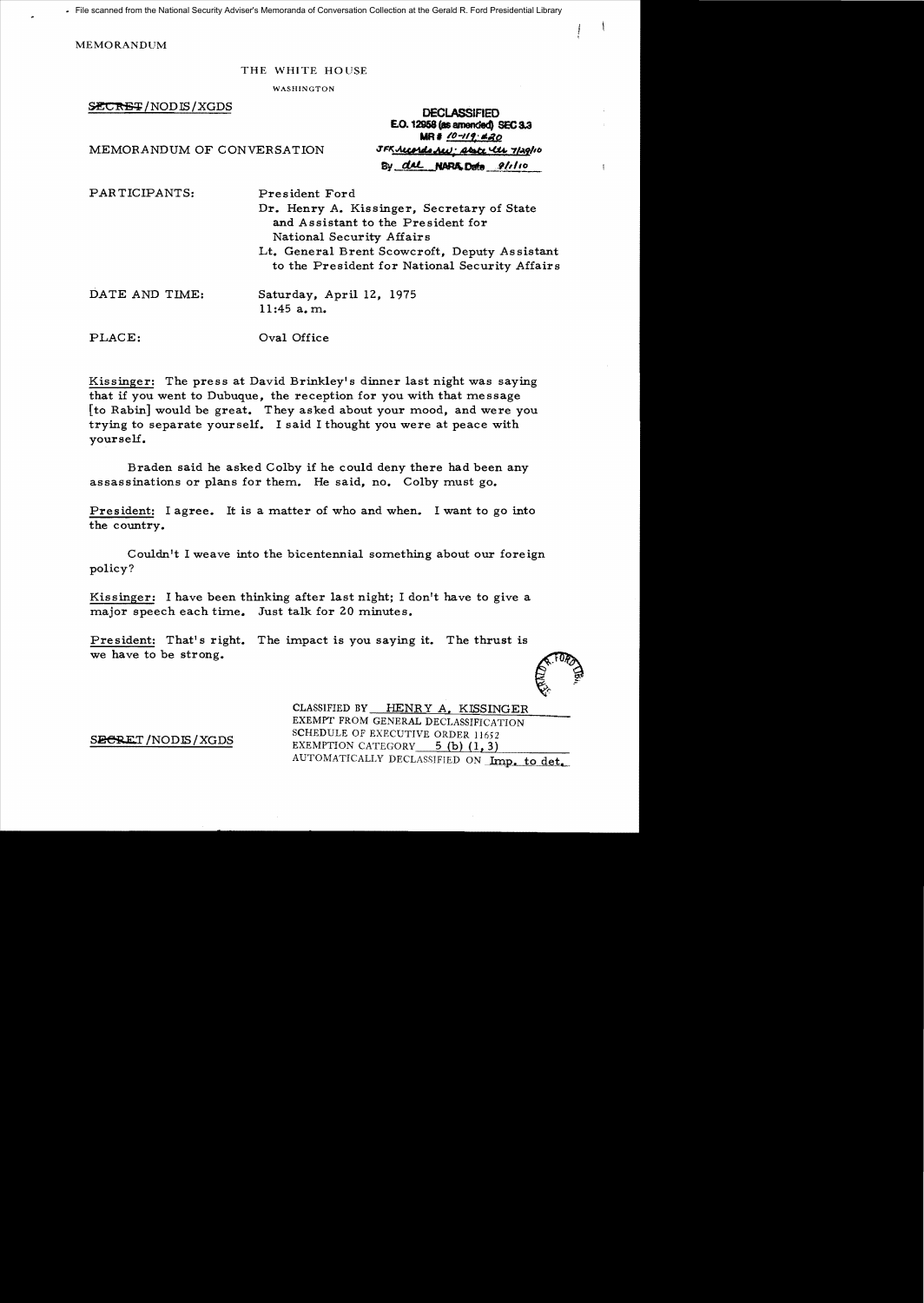## $\frac{1}{2}$   $\frac{1}{2}$ .

أسبب

Kissinger: We can take sections from your [State of the World] speech and expand it. The people last night think within a year there will be an enormous backlash. This Congress is really McGovern's, because of Watergate. Osborne thought your speech was great and the pardon was one of the most courageous things you have done. The press is out of touch with the country.

President: The local press. Not out in the country.

Kissinger: The press is out of touch. Now that the Israelis have taken us on this year -- this year rather than next -- we maybe have the opportunity. We maybe should go for all the marbles.

President: Any reaction from Greece and Turkey to my speech?

Kissinger: The Turks are delighted. The Greeks are too, but they wanted the money under the table.

President: We haven't heard anything from Brezhnev.

Kis singer: Hamilton said he would introduce something.

I told Javits if he is a Jewish spokesman he had to talk to me as an American and what is in it for the United States.

Israe1 has done something again I would like to prote st about. I told Allon about your talk with Schmidt, to show them the concern about Portugal. Now it is in the Israeli papers. I told Allon about them going to the Germans to contact the Europeans. They [the Israelis] in doing it this way make it look as if they are going behind our backs.

Egypt is afraid of an attack. I think we should tell them if it happens we will formally dis sociate.

President: Should we tell the Israelis that?

Kissinger: When Allon is here.

Three out of five speeches now on foreign policy would be good. Rallying the people should be the theme. We should stress the last part of the speech, but not avoid Vietnam either.

President: Is the Vice President going to go?

Kissinger: He doesn't want to.

SEGRET/NODIS/XGDS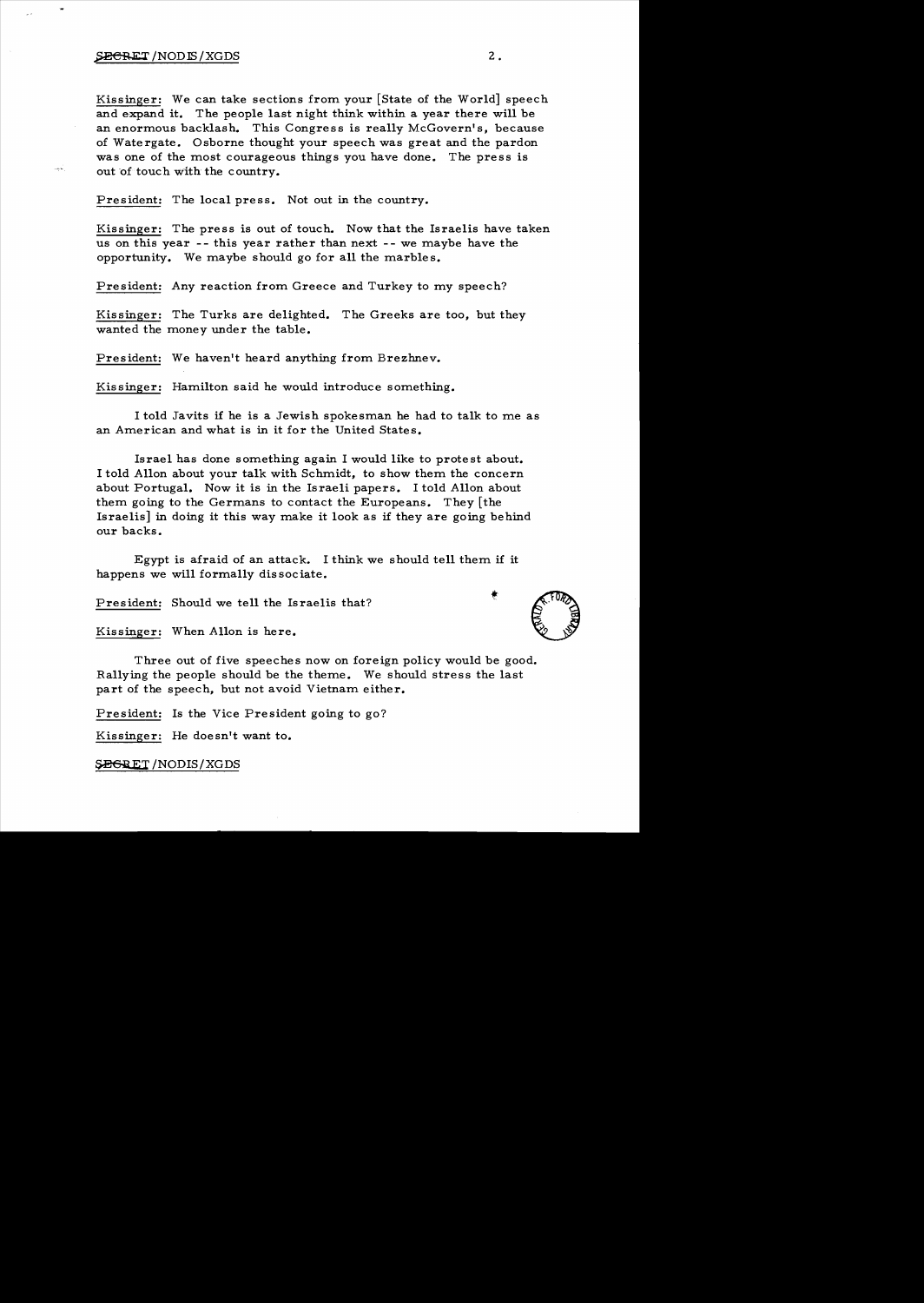$VPR_{12}$ apr 75 Birthley If The pets alphonner last myst us that if Jem unst to Derhugae a reseption for your gart with put 6 w/ that may would be great . They apped about your mood + anne igounting à separate yourself. Isaid Atht yen invent pau Nejmock Buden swil he onted Euly if he can claim arrossimities à plans fr. He sail no. Colly und  $\frac{1}{\sqrt{2}}$ P Degill. It à matter y cehoir arben. I wont trys with a country. Soulist deuts in to heighterwick sanstein K 9 hour touching after best might, 9 evrit hence à quin<br>moyer sporch each Terrine. Just Cath para <u>minites.</u> l'I hots report. The virgent is you surpring it. The thingt is we have a bestrong ) KWe contake se ting pour your priche X parelat, The people lost ingatitrick afric year than will be encourant for klewsh. This Congressionally he asses become of hatteriate Otherond that you opish was great & character uns me of most emigrous things give Rue losé. 1 hrs press is ont of the best country in the P The land pero, "Unt out mic country pas This page is ant of Gruch. Unev that the This the taken in off this year this year letters Una byct, we may be have sportlink. Re E.O. 12958 (as amended) SE  $MP# 10-119.120$ JF<u>KULCONdoNW; Atate les J</u>agho By del NORA DEL 94110